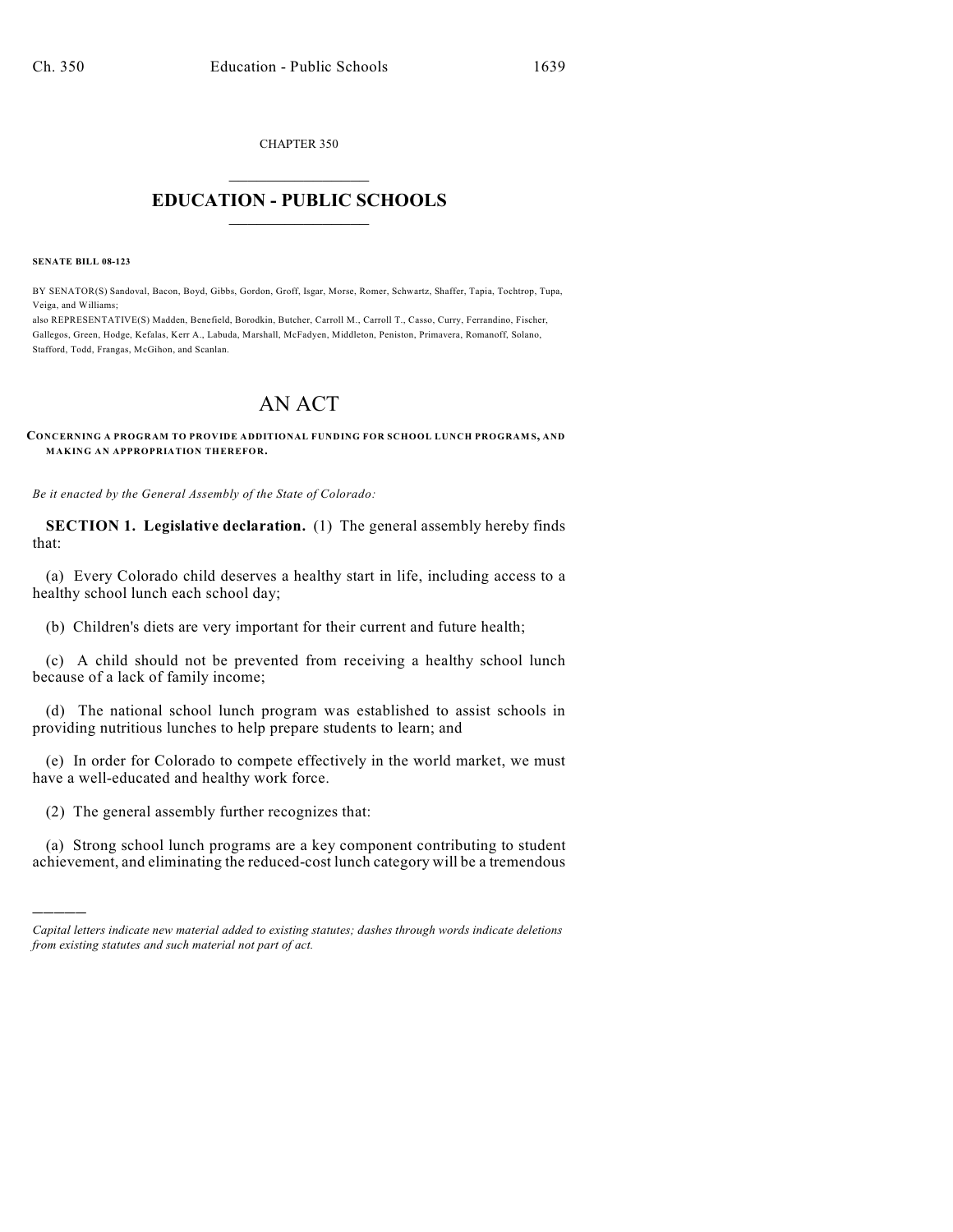tool the state can use to help ensure that all students are getting the nourishment they need to succeed in today's fast paced environment;

(b) Schools that participate in the national school lunch program created in 42 U.S.C. sec. 1751 et seq., serve lunch at a reduced cost to students;

(c) A school that receives lunch assistance payments under the federal lunch program cannot charge a price of more than forty cents for a school lunch.

(3) The general assembly concludes that it is in the best interest of Colorado's students to create a fund to eliminate the reduced price paid by children in kindergarten through second grade who are eligible for a reduced-cost lunch under the terms of the federal "National School Lunch Act", 42 U.S.C. sec. 1751 et seq., and who are participating in the federal lunch program.

**SECTION 2.** Title 22, Colorado Revised Statutes, is amended BY THE ADDITION OF A NEW ARTICLE to read:

## **ARTICLE 82.9 Child Nutrition School Lunch Protection Program**

**22-82.9-101. Short title.** THIS ARTICLE SHALL BE KNOWN AND MAY BE CITED AS THE "CHILD NUTRITION SCHOOL LUNCH PROTECTION PROGRAM ACT".

**22-82.9-102. Legislative declaration.** (1) THE GENERAL ASSEMBLY HEREBY FINDS AND DECLARES THAT, FOR PURPOSES OF SECTION 17 OF ARTICLE IX OF THE STATE CONSTITUTION;

(a) GOOD NUTRITION IS AN ESSENTIAL COMPONENT TO STUDENT LEARNING AND PROMOTES SUCCESS FOR STUDENTS IN TODAY'S FAST-PACED ENVIRONMENT;

(b) BY INCREASING THE NUMBER OF STUDENTS WHO CAN RECEIVE A FREE, NUTRITIOUS LUNCH, THE SCHOOL LUNCH PROGRAM IS AN IMPORTANT COMPONENT OF AN ACCOUNTABLE PROGRAM TO MEET STATE ACADEMIC STANDARDS, AND MAY THEREFORE RECEIVE FUNDING FROM THE STATE EDUCATION FUND CREATED IN SECTION 17 (4) OF ARTICLE IX OF THE STATE CONSTITUTION.

**22-82.9-103. Definitions.** AS USED IN THIS ARTICLE, UNLESS THE CONTEXT OTHERWISE REQUIRES:

(1) "DEPARTMENT" MEANS THE DEPARTMENT OF EDUCATION CREATED AND EXISTING PURSUANT TO SECTION 24-1-115, C.R.S.

(2) "PROGRAM" MEANS THE CHILD NUTRITION SCHOOL LUNCH PROTECTION PROGRAM CREATED PURSUANT TO SECTION 22-82.9-104.

(3) "SCHOOL LUNCH PROGRAM" MEANS THE FEDERAL "NATIONAL SCHOOL LUNCH ACT" CREATED IN 42 U.S.C. SEC. 1751 ET SEQ.

**22-82.9-104. Child nutrition school lunch protection program - creation administration - objectives.** (1) THERE IS HEREBY CREATED THE CHILD NUTRITION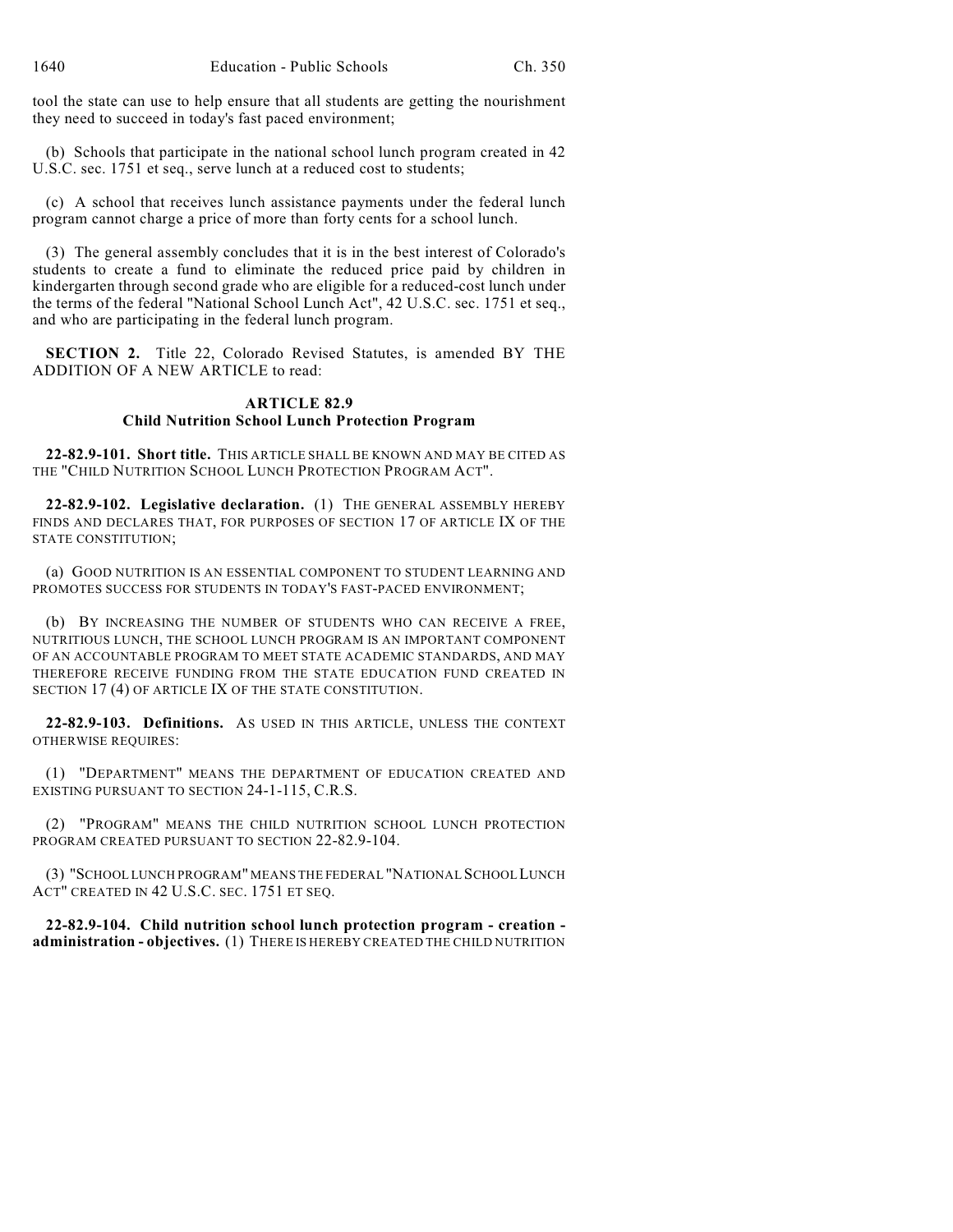SCHOOL LUNCH PROTECTION PROGRAM TO ENSURE THAT EACH STUDENT IN A COLORADO PUBLIC SCHOOL HAS ACCESS TO A HEALTHY LUNCH AT SCHOOL TO HELP THE STUDENT PARTICIPATE FULLY IN THE LEARNING PROCESS.

(2) THE DEPARTMENT SHALL ADMINISTER THE PROGRAM IN ACCORDANCE WITH THE PROCEDURES DEVELOPED PURSUANT TO SECTION 22-82.9-106.

(3) THE DEPARTMENT SHALL APPROVE A MULTI-DISTRICT ONLINE PROGRAM OPERATING IN LEARNING CENTERS, AS DEFINED IN SECTION 22-30.7-102 (4), TO PARTICIPATE IN THE PROGRAM AND IN THE SCHOOL LUNCH PROGRAM SO LONG AS THE MULTI-DISTRICT ONLINE PROGRAM COMPLIES WITH THE FEDERAL REQUIREMENTS FOR PARTICIPATING IN THE SCHOOL LUNCH PROGRAM, INCLUDING BUT NOT LIMITED TO COMPLETING AND SUBMITTING THE REQUIRED FEDERAL APPLICATION FORM FOR EACH STUDENT WHO CHOOSES TO PARTICIPATE IN THE SCHOOL LUNCH PROGRAM.

(4) THE OBJECTIVES OF THE PROGRAM ARE TO:

(a) ELIMINATE THE REDUCED PRICE PAID BY COLORADO STUDENTS IN KINDERGARTEN THROUGH SECOND GRADE WHO ARE PARTICIPATING IN THE SCHOOL LUNCH PROGRAM;

(b) INCREASE THE NUMBER OF COLORADO STUDENTS WHO CONSUME A HEALTHY LUNCH EACH DAY;

(c) DECREASE STATEWIDE HEALTH CARE COSTS BY IMPROVING THE HEALTH OF SCHOOL-AGE CHILDREN;

(d) LESSEN STUDENTS' RISK OF OBESITY AND TYPE 2 DIABETES BY PROVIDING HEALTHY SCHOOL LUNCH OPTIONS;

(e) ENCOURAGE CHARTER SCHOOLS AND SCHOOL DISTRICTS TO PARTICIPATE IN THE SCHOOL LUNCH PROGRAM;

(f) INCREASE STUDENTS' CONSUMPTION OF WHOLE GRAINS, FRUITS AND VEGETABLES, VITAMINS, CALCIUM, PROTEIN, FIBER, AND IRON; AND REDUCE THE CONSUMPTION OF SODIUM, CHOLESTEROL, SUGAR, AND CALORIES;

(g) MAKE LUNCH MORE ACCESSIBLE TO UNDERPRIVILEGED STUDENTS;

(h) LESSEN THE STIGMA ASSOCIATED WITH CHILDREN WHO RECEIVE REDUCED-COST LUNCHES;

(i) REDUCE CHILD HUNGER IN COLORADO; AND

(j) CONTINUE TO STRENGTHEN AND SUPPORT CHILD NUTRITION PROGRAMS.

**22-82.9-105. Program funding - appropriation.** (1) THE GENERAL ASSEMBLY SHALL ANNUALLY APPROPRIATE BY SEPARATE LINE ITEM IN THE ANNUAL GENERAL APPROPRIATION BILL AN AMOUNT OF NOT LESS THAN EIGHT HUNDRED FIFTY THOUSAND DOLLARS AND NOT MORE THAN ONE MILLION FIVE HUNDRED THOUSAND DOLLARS TO THE DEPARTMENT OF EDUCATION TO ALLOW SCHOOL DISTRICTS TO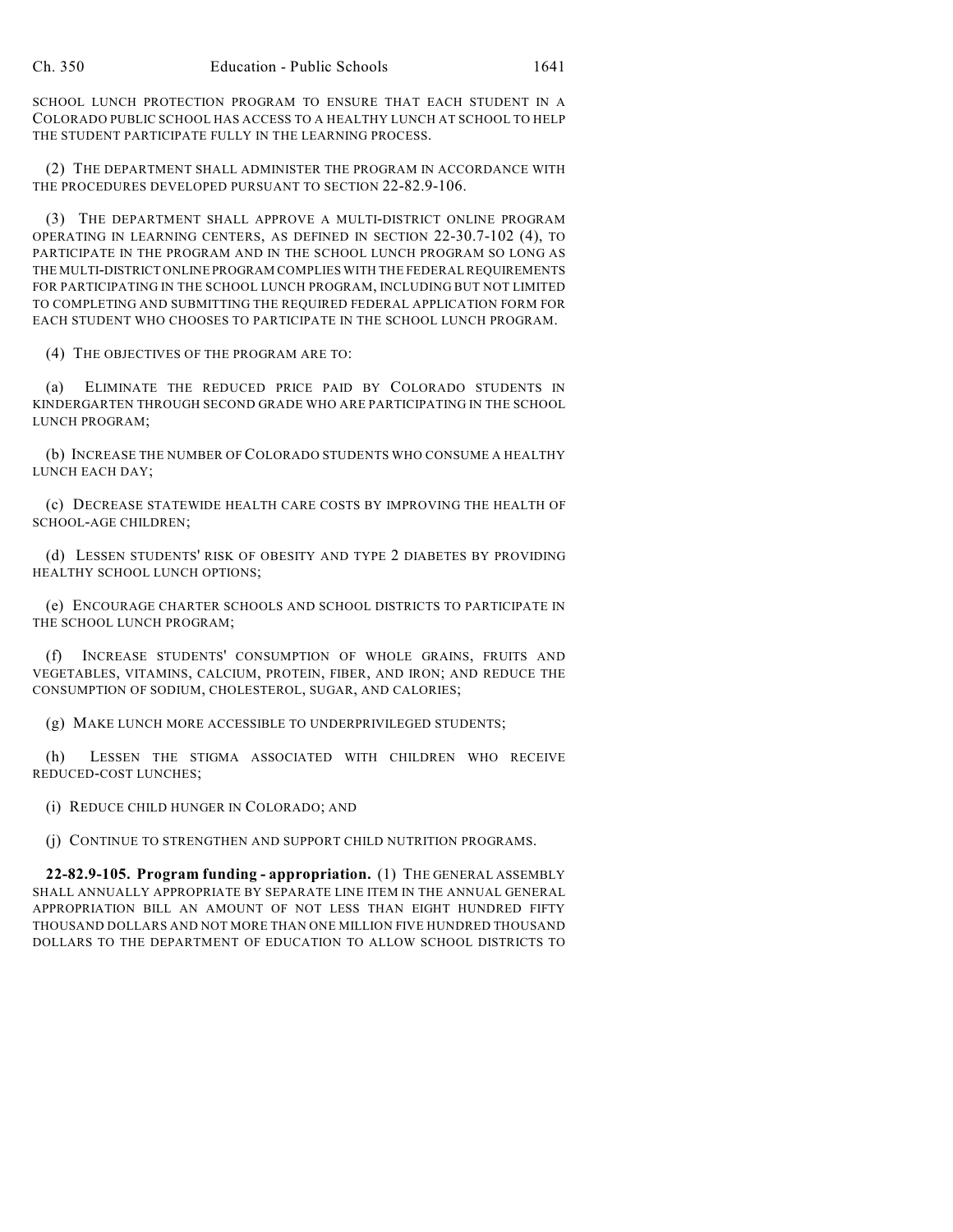PROVIDE LUNCHES AT NO CHARGE FOR CHILDREN IN KINDERGARTEN THROUGH SECOND GRADE PARTICIPATING IN THE SCHOOL LUNCH PROGRAM WHO WOULD OTHERWISE BE REQUIRED TO PAY A REDUCED PRICE FOR LUNCH. THE APPROPRIATION TO THE DEPARTMENT OF EDUCATION FOR THE PROGRAM SHALL BE IN ADDITION TO ANY APPROPRIATION MADE BY THE GENERAL ASSEMBLY PURSUANT TO SECTION 22-54-123 OR 22-54-123.5 (1). THE DEPARTMENT MAY EXPEND NOT MORE THAN TWO PERCENT OF THE MONEYS ANNUALLY APPROPRIATED FOR THE PROGRAM TO OFFSET THE DIRECT AND INDIRECT COSTS INCURRED BY THE DEPARTMENT IN IMPLEMENTING THE PROGRAM PURSUANT TO THIS ARTICLE.

(2) THE DEPARTMENT IS AUTHORIZED TO SEEK AND ACCEPT GIFTS, GRANTS, AND DONATIONS FROM PUBLIC AND PRIVATE SOURCES FOR THE PURPOSES OF THIS ARTICLE, BUT RECEIPT OF GIFTS, GRANTS, AND DONATIONS SHALL NOT BE A PREREQUISITE TO THE IMPLEMENTATION OF THE PROGRAM.

(3) TO THE EXTENT PERMITTED BY LAW, THE DEPARTMENT MAY, AT ITS DISCRETION, DIRECT OTHER MONEYS TO FUND THE PROGRAM.

**22-82.9-106. Program - procedures.** THE DEPARTMENT SHALL DEVELOP PROCEDURES TO ALLOCATE AND DISBURSE THE MONEYS IN THE PROGRAM AMONG PARTICIPATING SCHOOL DISTRICTS AND INSTITUTE CHARTER SCHOOLS EACH YEAR, IN AN EQUITABLE MANNER AND IN COMPLIANCE WITH THE REQUIREMENTS OF THE FEDERAL "NATIONAL SCHOOL LUNCH ACT", 42 U.S.C. SEC. 1751 ET SEQ.

**22-82.9-107. No individual entitlement.** (1) NOTHING IN THIS ARTICLE SHALL BE INTERPRETED TO CREATE A LEGAL ENTITLEMENT TO ANY PARTICIPANT TO ASSISTANCE PROVIDED PURSUANT TO THE PROGRAM.

(2) THE DEPARTMENT IN ADMINISTERING THE PROGRAM AND A SCHOOL DISTRICT, THE STATE CHARTER SCHOOL INSTITUTE, OR A CHARTER SCHOOL IN IMPLEMENTING THE PROGRAM MAY NOT CREATE AND SHALL NOT BE DEEMED TO CREATE A LEGAL ENTITLEMENT TO ANY PARTICIPANT TO ASSISTANCE PROVIDED PURSUANT TO THE PROGRAM.

**SECTION 3. Appropriation.** In addition to any other appropriation, there is hereby appropriated, out of any moneys in the state education fund created in section 17 (4) of article IX of the state constitution not otherwise appropriated, to the department of education, for the child nutrition school lunch protection program created in section 22-82.9-104, Colorado Revised Statutes, the sum of eight hundred fifty thousand dollars (\$850,000), or so much thereof as may be necessary, for the implementation of this act.

**SECTION 4. Effective date.** This act shall take effect at 12:01 a.m. on the day following the expiration of the ninety-day period after final adjournment of the general assembly that is allowed for submitting a referendum petition pursuant to article V, section 1 (3) of the state constitution, (August 6, 2008, if adjournment sine die is on May 7, 2008); except that, if a referendum petition is filed against this act